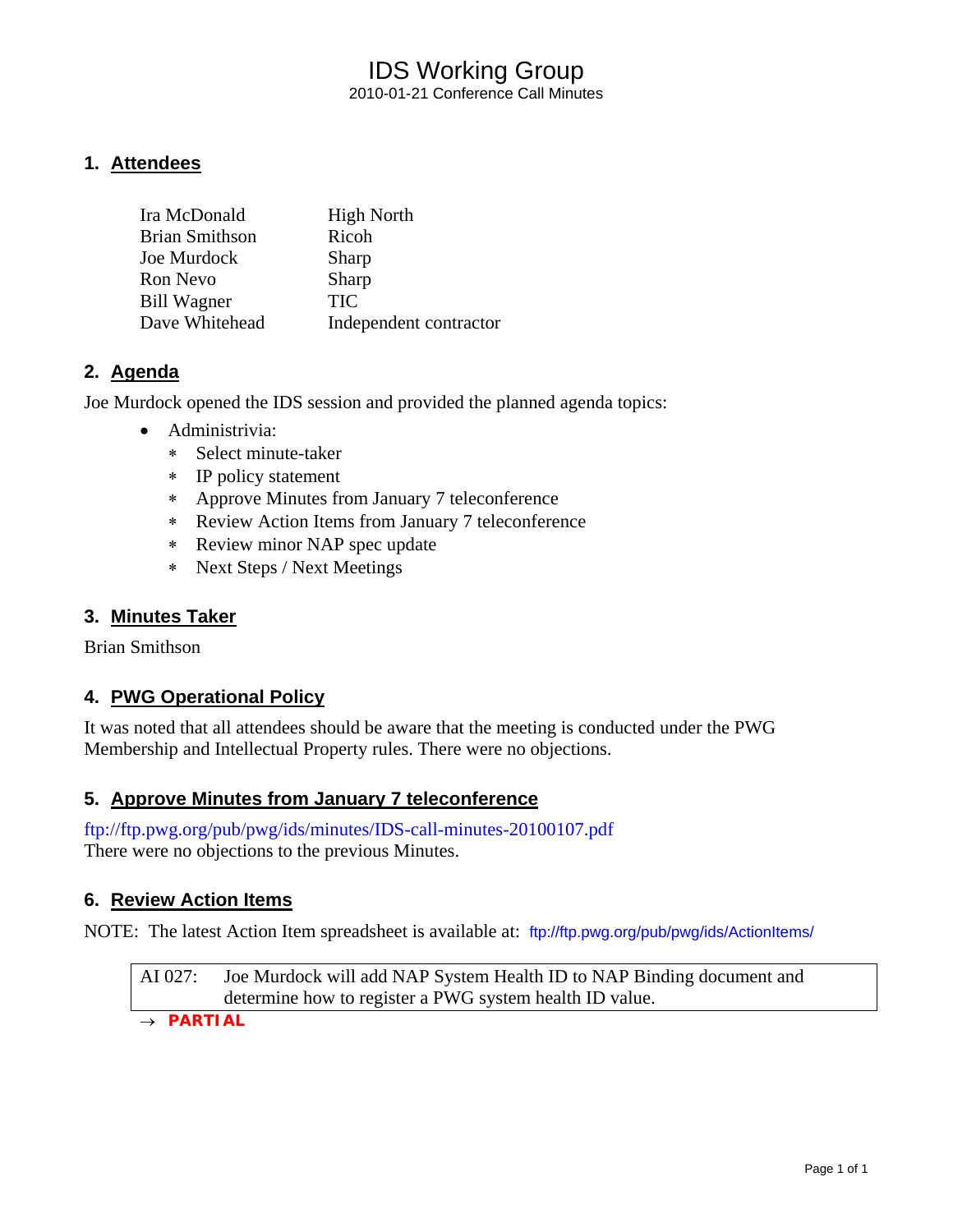## IDS Working Group

2010-01-21 Conference Call Minutes

- AI 028: Jerry Thrasher will send a note to Mike Fenelon to find out if/how it is possible to handle multiple SHVs for the same environment, the same device class, and [possibly] the same SMI number (i.e., PWG)?
- → *A call has been made; a message has been left. No response yet.*

→ *OPEN* 

AI 030: Brian Smithson or Joe Murdock will clean up the NAP document, accepting the Dec 3 modifications, and will distribute an updated revision as Prototype status.

- → *Completed*
- → *CLOSED*

AI 031: Brian Smithson or Joe Murdock will update the note in Appendix X in the NAP document to indicate that the PWG Secretary will "remove this Section."

→ *Completed*

→ *CLOSED* 

AI 032: Joe Murdock will to develop a "Market Rationale" document – with help from within Sharp.

→ *Ron Nevo is now also working on this*

→ *OPEN* 

AI 033: Randy Turner will contact Symantec (when appropriate) to encourage discussion with the PWG about a SHV.

→ *This AI is blocked, awaiting market rationale to send to Symantec (see AI #032).* → *ON HOLD* 

AI 034: Randy Turner will investigate Symantec's products and their method(s) to "remediate noncompliant endpoints."

→ *OPEN* 

AI 035: Joe Murdock will investigate Microsoft's method(s) of remediation. [Is it accomplished by passing a URL?]

→ *It is accomplished by passing a URL. Will get more details.*

→ *PARTIAL* 

### **7. Review minor NAP spec update**

**([ftp://ftp.pwg.org/pub/pwg/ids/wd/wd-ids-napsoh10-20100118.pdf\)](ftp://ftp.pwg.org/pub/pwg/ids/wd/wd-ids-napsoh10-20100118.pdf)**

- Changed status from Initial Draft to Prototype
- Changed copyright date from 2009 to 2010
- Changed the note about removing this Appendix
- Some minor typo/grammar/spelling corrections

Ira noted that "initial draft" should only be used on one draft, after which the status should be changed to "draft".